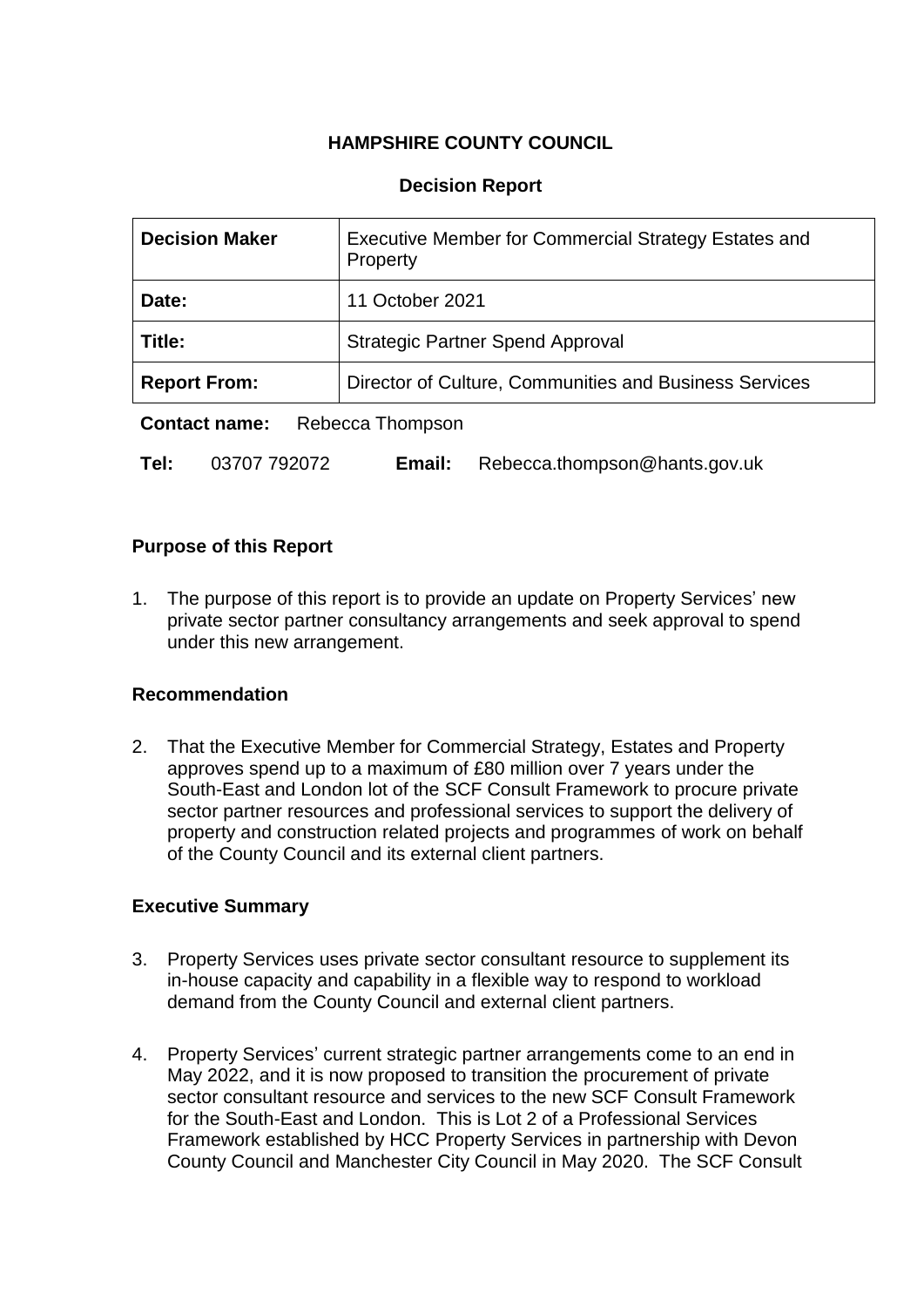Framework is fully compliant with the Public Procurement Regulations and offers a full breadth of property related professional services. The Framework arrangement includes provisions that address performance, equality and climate change.

- 5. Private sector resource and professional services for Hampshire County Council and its external client partners will be procured via a call-off contract arrangement under the framework, which provides an efficient procurement mechanism while also allowing flexibility to respond to workload demand and specific requirements.
- 6. The anticipated spend under this arrangement is up to £80 million over the maximum 7-year duration of the arrangement. Actual spend will depend on workload demand and will be managed within approved funding allocations for projects and programmes of work and normal budget and financial management procedures.

### **Contextual Information**

- 7. Property Services uses private sector consultant resource to supplement directly employed resources to ensure that there is both sufficient capacity and the necessary skills and expertise to deliver programmes of work on behalf of the County Council and its external client partners. With Property Services primarily funded through professional fee income generated from the programmes of work delivered on behalf of the County Council and external client partners, the use of private sector resource ensures that Property Services can flex its capacity to respond to demand within relatively short timescales and agreed financial parameters.
- 8. Since 2014, the majority of private sector resources have been procured through two Strategic Partner arrangements; one for multi-disciplinary design services and the other for project, programme and cost management services. A third strategic partner arrangement provided professional services in relation to highways and transportation. These longer-term strategic relationships with our private sector partners have proved to be effective in maintaining quality of service and outcomes at the same time as minimising the financial risk associated with a variable workload. However, the Strategic Partner contracts come to an end in April 2022 and therefore need to be replaced with a new arrangement.
- 9. In line with the proposals reported to the Panel on 8 October 2019, HCC Property Services, in partnership with Devon County Council and Manchester City Council, has procured a new Professional Services Framework covering the North-West, West Midlands, Wales, the South-West, South-East and London. The framework was launched in May 2020 and is in three "Lots", each managed by one of the partners. Hampshire County Council operates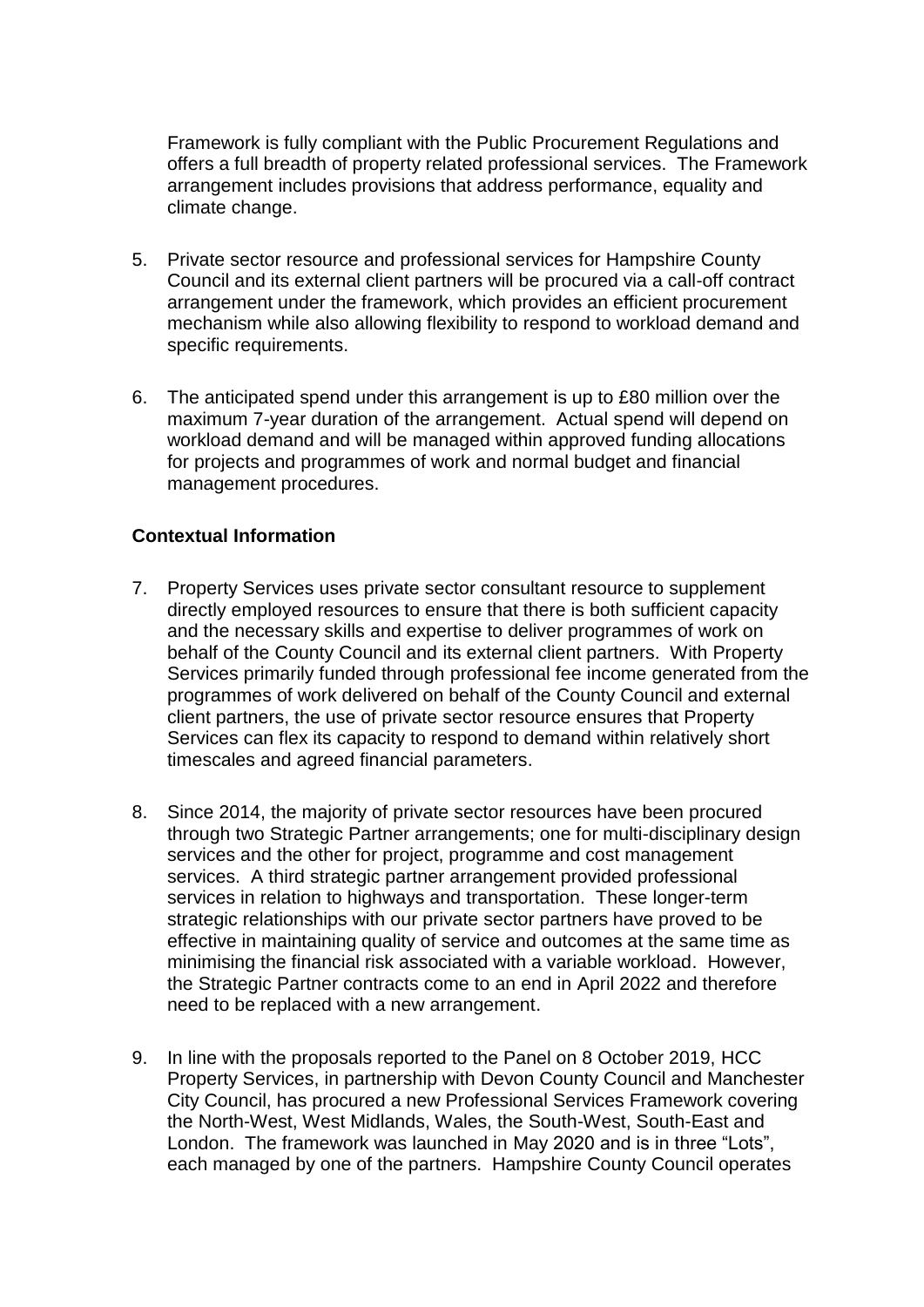and manages Lot 2 for the South-East and London and Mace is appointed as the single supplier for this lot. Public sector bodies can procure services from the framework through individual NEC4 Professional Services call-off contracts within which the specific scope and duration of services can be defined according to requirements.

10. SCF Consult is a fully compliant framework that enables public bodies to gain access to professional property asset consultancy services and resources to deliver capital projects, programmes and strategic advice. SCF Consult is intended to complement the existing construction frameworks operated by the framework partners and used by Hampshire County Council for delivery of its larger and medium sized projects.

### **Proposed Arrangement**

- 11. As previously advised to the Panel, it is now proposed to transition the procurement of Property Services' private sector partner resources to the SCF Consult Framework. The benefits of this arrangement include:
	- an efficient procurement vehicle capable of supporting a large volume of projects and programmes of work for Hampshire County Council and its current and prospective partners.
	- the ability to access a wide variety of professional services to complement existing in-house resource and to provide assistance in very specialist areas where in house expertise is not currently available, in a manner which can flex to meet current needs and potential future demands.
	- bringing private sector expertise into the relevant business areas to inform best practice and support the development of strategies to address emerging priorities and challenges.
- 12. Resources and professional services for Hampshire County Council will be delivered via an umbrella call-off contract through which resources and services can be secured on a flexible basis to meet requirements. If appropriate, separate call of contracts can be established for specific projects and programmes of work.
- 13. The umbrella call off contract is for an initial term of 4 years with the option to extend for up to a further 3 years, giving a maximum total duration of 7 years. This contract duration aligns with the provisions of the SCF Consult Framework and supports continued robust performance management of the strategic partner alongside flexibility in respect of potential changes in future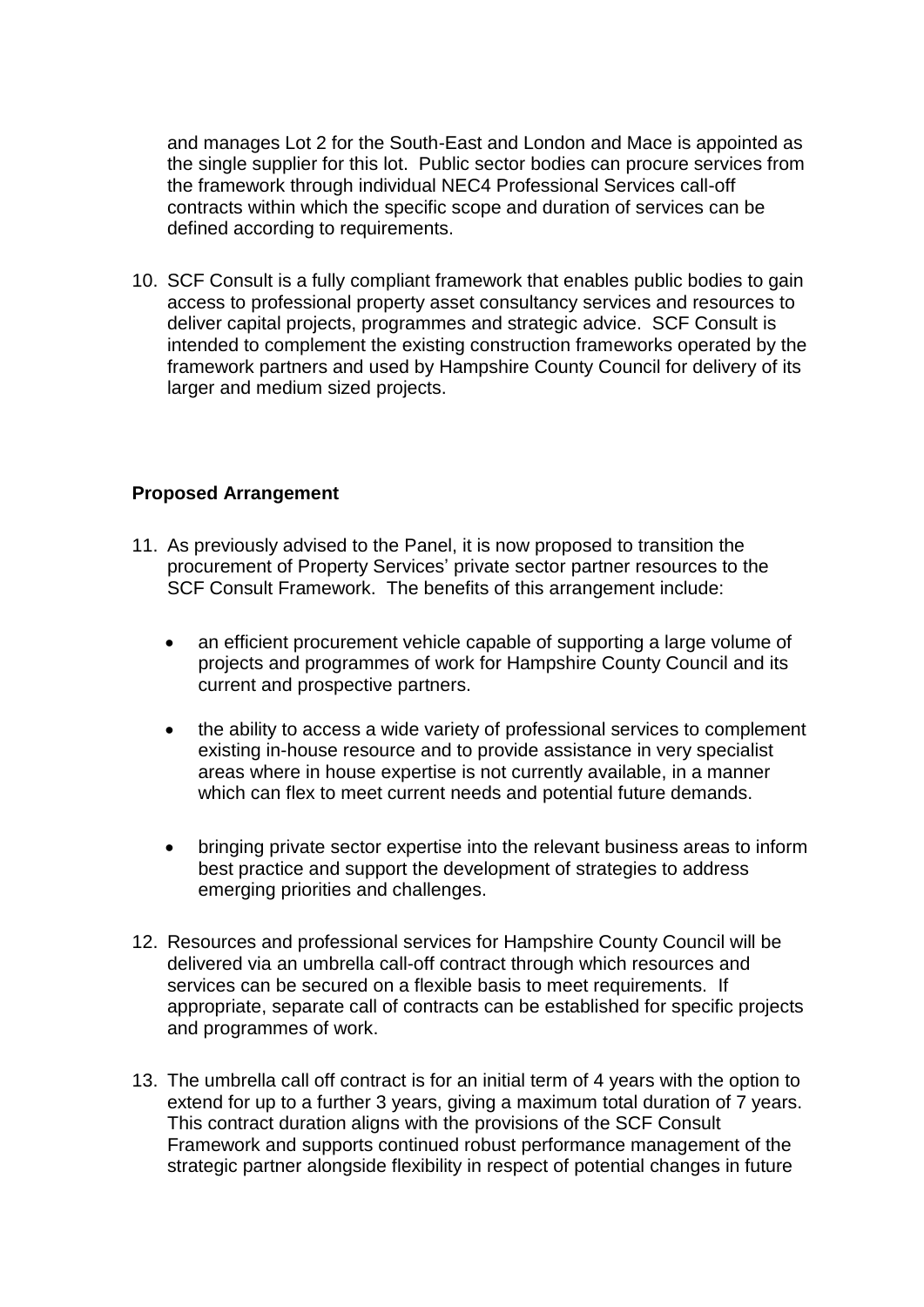requirements for services. Where required, project or programme specific call-off contracts will have a specified duration.

14. A number of initial orders have already been placed under the arrangement within existing project and programme spend approvals. Approval is now being sought for the maximum anticipated spend over the duration of the arrangement.

# **Finance**

- 15. It is anticipated that the total HCC spend under the SCF Consult Framework will be in the range of £45 million to £55 million over the maximum 7 year duration of the arrangement. However, approval is being sought for an upper spend threshold of £80 million.
- 16. The assessment of anticipated spend takes account of Property Services' historic spend on private sector consultant resource and professional services and the forward pipeline across all programmes of work. The upper spend threshold of £80 million provides flexibility to accommodate an increased future workload demand which could arise from a significant new projects or programmes of work for the County Council or our external client partners.
- 17. Actual spend will be managed within the approved professional fee allocations and allocated budgets for confirmed projects and programmes of work and reported as part of the County Council's normal budget and financial management procedures.

# **Performance**

- 18. The SCF Consult Framework includes a number of performance indicators and captures feedback from all clients. The Consultants are expected to maintain minimum standards of performance across a range of KPIs and the framework includes provisions for addressing poor performance.
- 19. Under its own call off contracts, HCC Property Services will work collaboratively with Mace to capture feedback and review performance. Monthly liaison meetings will include a regular 2-way review of performance, drawing on data from defined KPIs and more informal feedback across the breadth of the relationship and scope of service. Extension of the arrangement beyond the initial 4 year term will be subject to satisfactory performance by Mace, informed by this ongoing performance review process.

#### **Consultation and Equalities**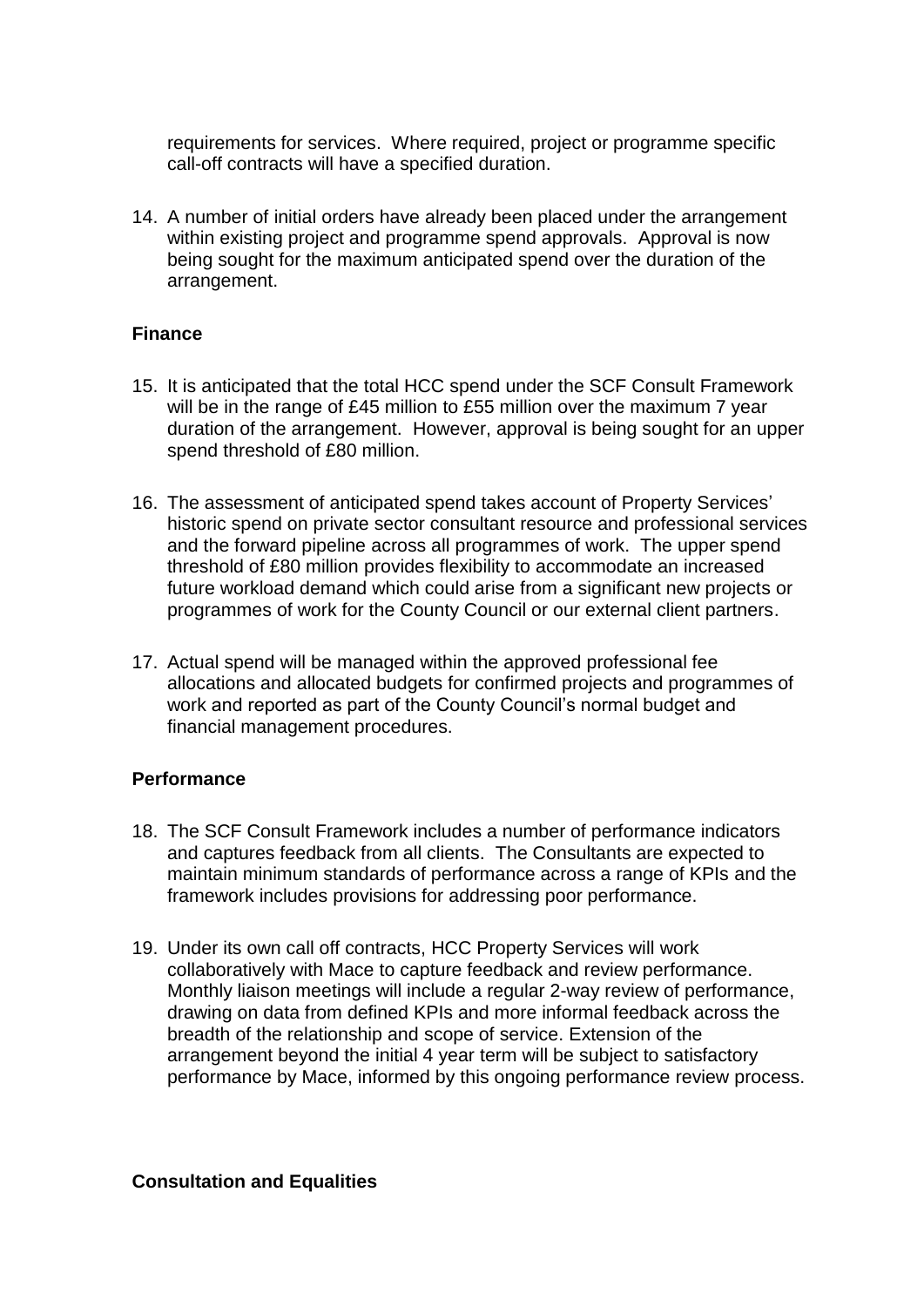- 20. All consultants who bid for and have been appointed to the SCF Consult framework are required to hold an equality policy that meets the requirements of the Equality Act 2010. This is reinforced by the inclusion of the HCC standard clause on compliance with all equalities legislation into the HCC calloff contract terms and conditions. HCC Property Services will work collaboratively with Mace to ensure that these requirements are met in relation to all personnel involved in the delivery of services.
- 21. The specification for services under the framework identifies the role of the consultant in supporting the equality and diversity objectives of the client when providing personnel and delivering services under the framework and associated call-off contracts. HCC Property Services will continue to work closely with Mace under the new arrangement to ensure that equality outcomes are understood and met for all projects delivered on behalf of the County Council and our external client partners.
- 22. Taking account of the provisions in the call-off contract, the Equality Impact Assessment for this strategic partner arrangement has been identified as neutral across all protected characteristics. However, it is envisaged that positive outcomes will be achieved through the delivery of programmes and projects of work using this arrangement.

### **Climate Change Impact Assessment**

- 23. The County Council's tools to assess climate change adaptation and mitigation were found not to be applicable to this decision on the grounds that it relates to the approval of spend for professional services rather than to a specific project or programme of work.
- 24. The HCC call off contract includes a sustainability clause that addresses the requirement for the consultant to provide and deliver products and services that are environmentally friendly, re-usable and recyclable.
- 25. Mace is already working with HCC Property Services in support of the climate change strategy the County Council's built estate and we will continue to draw on this knowledge and expertise.

### **Conclusions**

- 26. The SCF Consult Framework provides a compliant and efficient route to procure private sector partner resources and professional services to supplement HCC Property Services in-house resource and expertise.
- 27. The arrangement ensures ongoing flexibility to respond to variations in workload and evolving programmes of work while continuing to build on the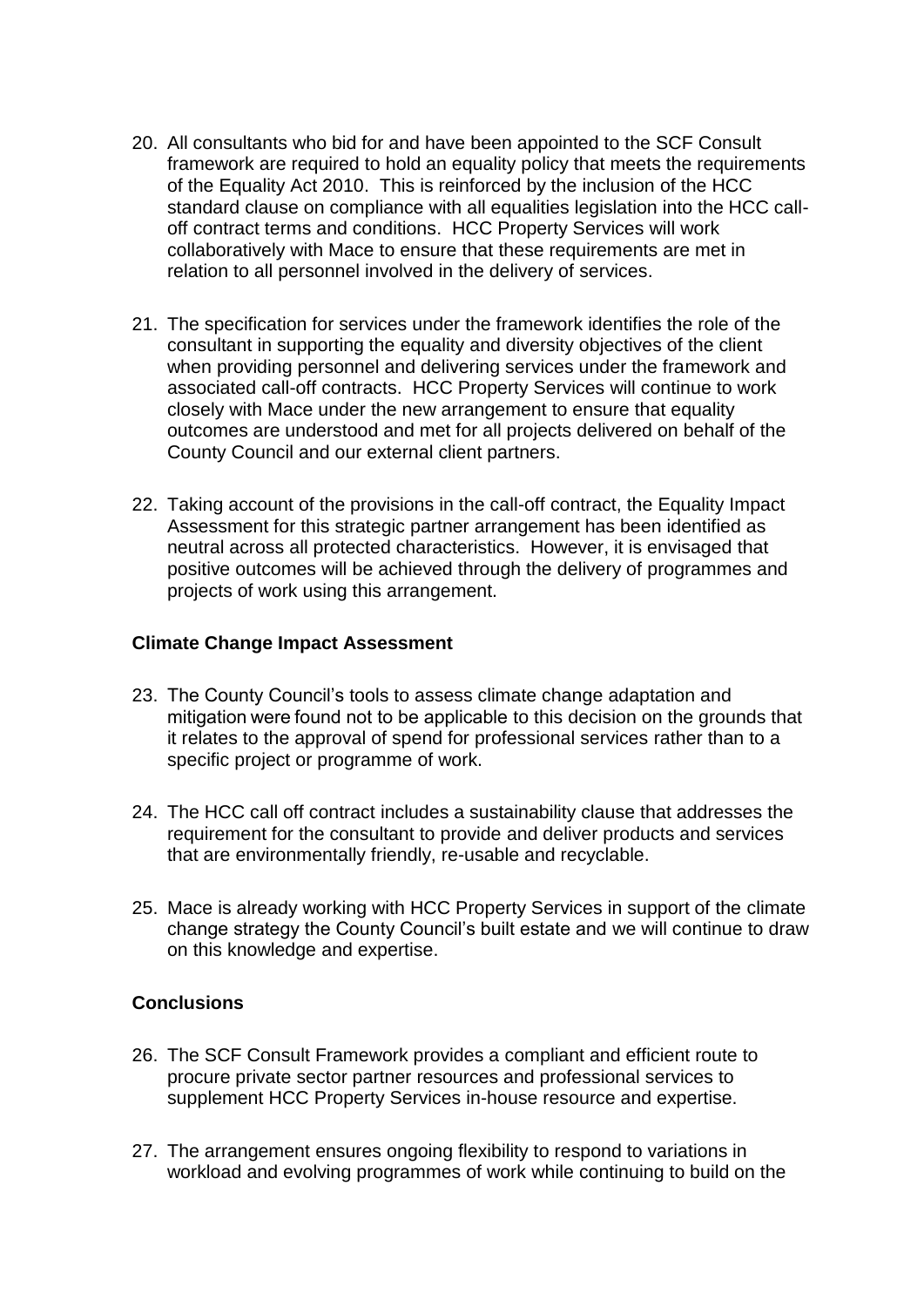collaborative relationship that has been established between HCC Property Services and Mace over many years.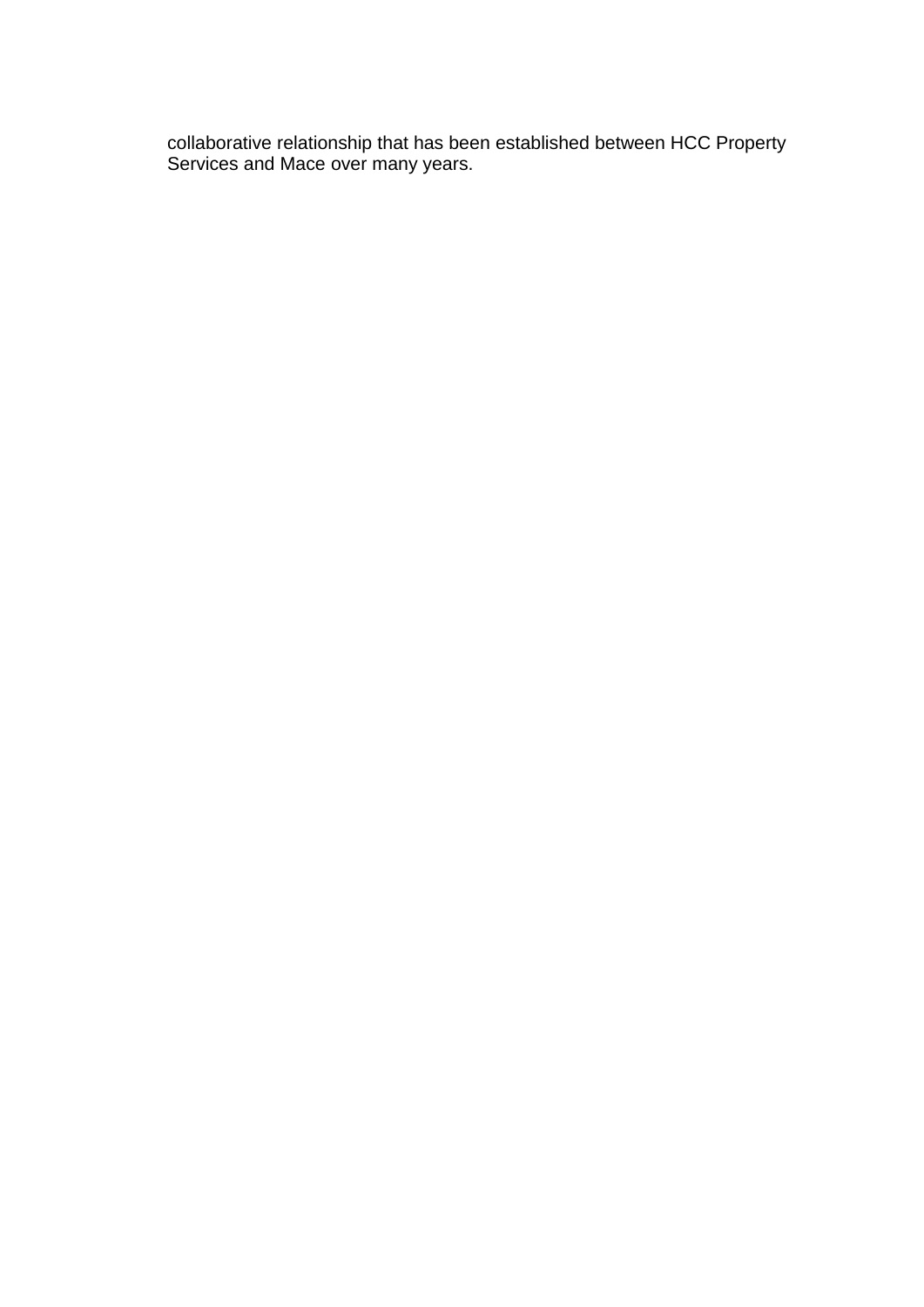# **REQUIRED CORPORATE AND LEGAL INFORMATION:**

### **Links to the Strategic Plan**

| Hampshire maintains strong and sustainable economic<br>growth and prosperity: | yes |
|-------------------------------------------------------------------------------|-----|
| People in Hampshire live safe, healthy and independent<br>lives:              | yes |
| People in Hampshire enjoy a rich and diverse<br>environment:                  | yes |
| People in Hampshire enjoy being part of strong,<br>inclusive communities:     | yes |

#### **Other Significant Links**

| Date                                                          |  |  |
|---------------------------------------------------------------|--|--|
|                                                               |  |  |
|                                                               |  |  |
| Direct links to specific legislation or Government Directives |  |  |
| Date                                                          |  |  |
|                                                               |  |  |
|                                                               |  |  |
|                                                               |  |  |

# **Section 100 D - Local Government Act 1972 - background documents**

**The following documents discuss facts or matters on which this report, or an important part of it, is based and have been relied upon to a material extent in the preparation of this report. (NB: the list excludes published works and any documents which disclose exempt or confidential information as defined in the Act.)**

| Document |
|----------|
|          |

Location

None

*.*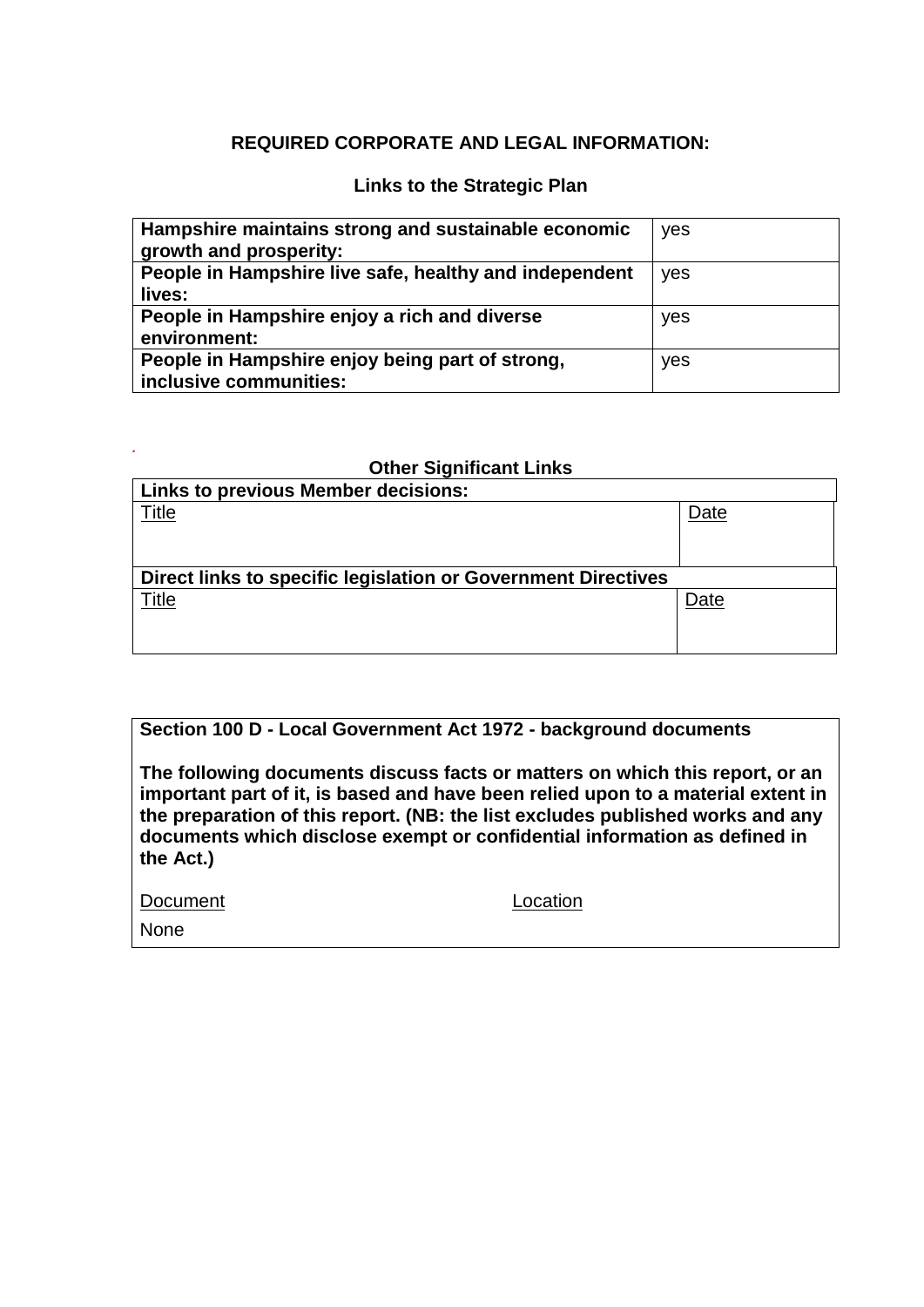# **EQUALITIES IMPACT ASSESSMENT:**

# 1. **Equality Duty**

The County Council has a duty under Section 149 of the Equality Act 2010 ('the Act') to have due regard in the exercise of its functions to the need to:

- Eliminate discrimination, harassment and victimisation and any other conduct prohibited by or under the Act with regard to the protected characteristics as set out in section 4 of the Act (age, disability, gender reassignment, marriage and civil partnership, pregnancy and maternity, race, religion or belief, sex and sexual orientation);
- Advance equality of opportunity between persons who share a relevant protected characteristic within section 149(7) of the Act (age, disability, gender reassignment, pregnancy and maternity, race, religion or belief, sex and sexual orientation) and those who do not share it;
- Foster good relations between persons who share a relevant protected characteristic within section 149(7) of the Act (see above) and persons who do not share it.

Due regard in this context involves having due regard in particular to:

- The need to remove or minimise disadvantages suffered by persons sharing a relevant protected characteristic that are connected to that characteristic;
- Take steps to meet the needs of persons sharing a relevant protected characteristic that are different from the needs of persons who do not share it;
- Encourage persons sharing a relevant protected characteristic to participate in public life or in any other activity in which participation by such persons is disproportionally low.

### 2. **Equalities Impact Assessment:**

2.1 Taking account of the provisions in the HCC call-off contract from the SCF Consult Framework, the Equality Impact Assessment for this strategic partner arrangement has been identified as neutral across all protected characteristics. However, it is envisaged that positive outcomes will be achieved through the delivery of programmes and projects of work using this arrangement.